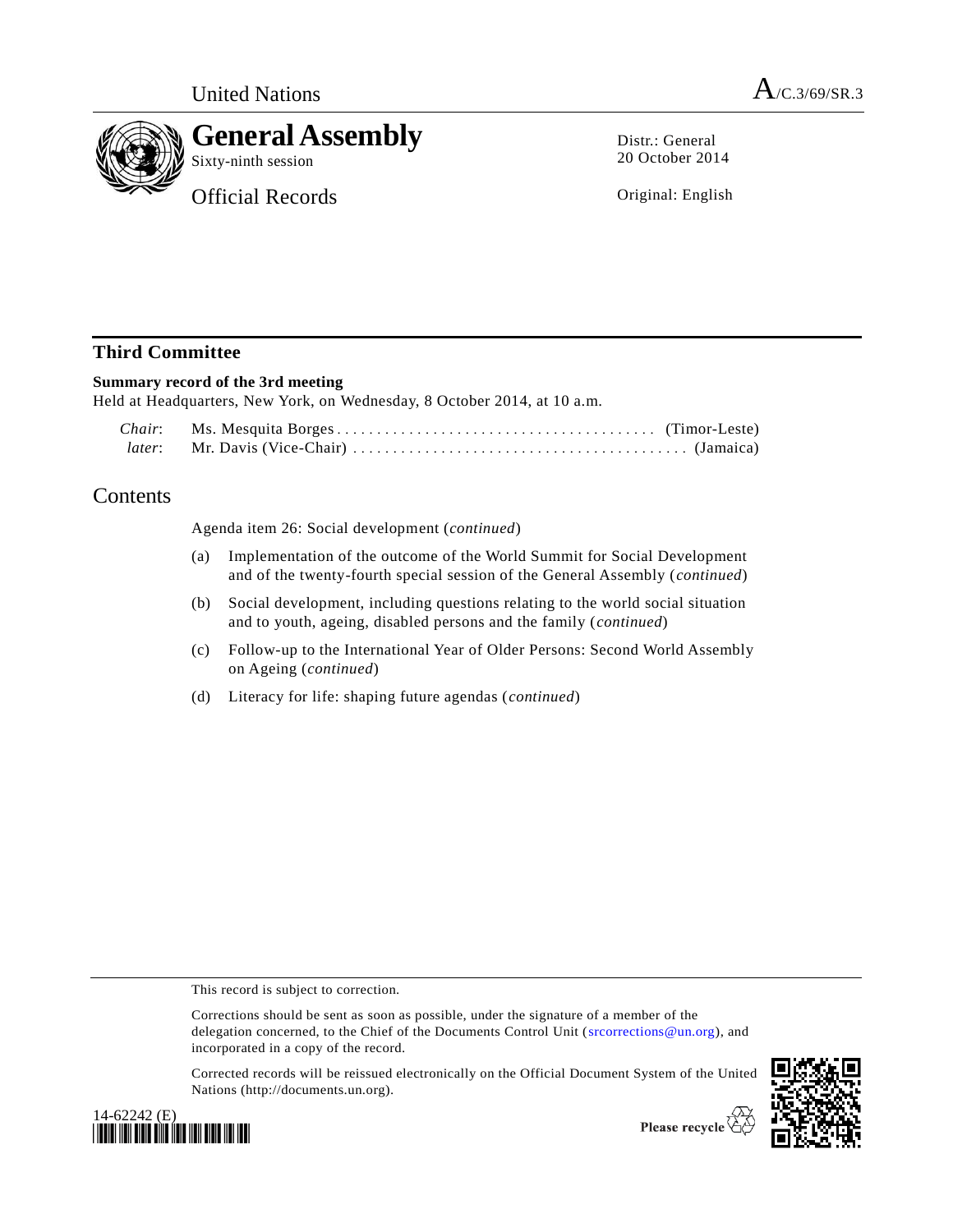*The meeting was called to order at 10.05 a.m.*

**Agenda item 26: Social development** (*continued*)

- **(a) Implementation of the outcome of the World Summit for Social Development and of the twenty-fourth special session of the General Assembly** (*continued*) [\(A/69/157\)](http://undocs.org/A/69/157)
- **(b) Social development, including questions relating to the world social situation and to youth, ageing, disabled persons and the family**  (*continued*) [\(A/69/61-E/2014/4](http://undocs.org/A/69/61) an[d A/69/187\)](http://undocs.org/A/69/187)
- **(c) Follow-up to the International Year of Older Persons: Second World Assembly on Ageing**  (*continued*) [\(A/69/180\)](http://undocs.org/A/69/180)
- **(d) Literacy for life: shaping future agendas**  (*continued*) [\(A/69/183\)](http://undocs.org/A/69/183)

**Ms. Walter** (Austria), speaking as a youth delegate, said that in today's contradictory world, what unified young people were their calls for peace, for societies grounded in equality, for inclusive economic development and for drastic action to tackle environmental degradation. Education would be key to transforming those calls into action. Past failures and current divisions hampered progress, and the walls separating societies needed to be torn down to promote openness and tolerance. Society must not exclude any group. Of particular importance was equality for women and girls. Critical, nuanced thinking about global issues must be encouraged to defuse hostility and prevent people being blinded by patriotism and propaganda.

2. It was time to rethink the global economic system. Universal access to quality education and vocational training would enable people to enter the labour market and break the cycle of poverty. Education should also foster human development, however, and should enable youths to become active citizens who knew and stood up for their rights.

3. Direct action to tackle environmental degradation and climate change must be taken for the sake of generational justice despite the costs. And young people must be involved in the process, for there could be no peace, progress or prosperity without the full and equal participation of the world's youth.

4. **Mr. Mahmoud** (Egypt) said that the cooperation of all actors of the international community would be required to implement the strategies and policies recommended in the report of the Secretary-General on the implementation of the outcome of the World Summit for Social Development and of the twentyfourth special session of the General Assembly [\(A/69/157\)](http://undocs.org/A/69/157). Egypt welcomed the attention given in the report to Africa, where poverty and suffering were still prevalent. In that regard, Africa's development priorities should be determined in accordance with the Agenda 2063 of the African Union.

5. The new Constitution of Egypt stressed the responsibility of the State to ensure social cohesion, social justice and equality in rights and before the law for all citizens and groups. To reduce income inequalities and improve living standards, the Government had increased the minimum wage, social benefits and pensions. In relation to disabilities, his country valued the joint projects undertaken by the United Nations Partnership to Promote the Rights of Persons with Disabilities, including in Egypt. The Government had started building a comprehensive national database on persons with disabilities as part of its implementation of the recommendations of the outcome document of the High-level Meeting on Disability and Development.

6. The ageing and concerns of older persons must be mainstreamed in national development strategies to ensure their full participation. Family-oriented policies with an intergenerational focus had gained ground as integral components of Egypt's development efforts. It was essential for family issues to be given special attention in accordance with each country's own laws, traditions and religious background. Youth were the linchpin of durable development, and a number of initiatives to promote employment, literacy, political participation and skills among young people had therefore been launched.

7. Social justice, economic growth and sound environmental stewardship could not be achieved while countries were still under foreign occupation. Such occupation denied people their right to selfdetermination and adversely affected their country's economic and social development. The expansion of terrorism was also hampering social development and should be addressed in the Secretary-General's future reports on social development. Economic and environmental challenges currently overshadowed the social dimension of the development agenda. Egypt reaffirmed its commitment to working with all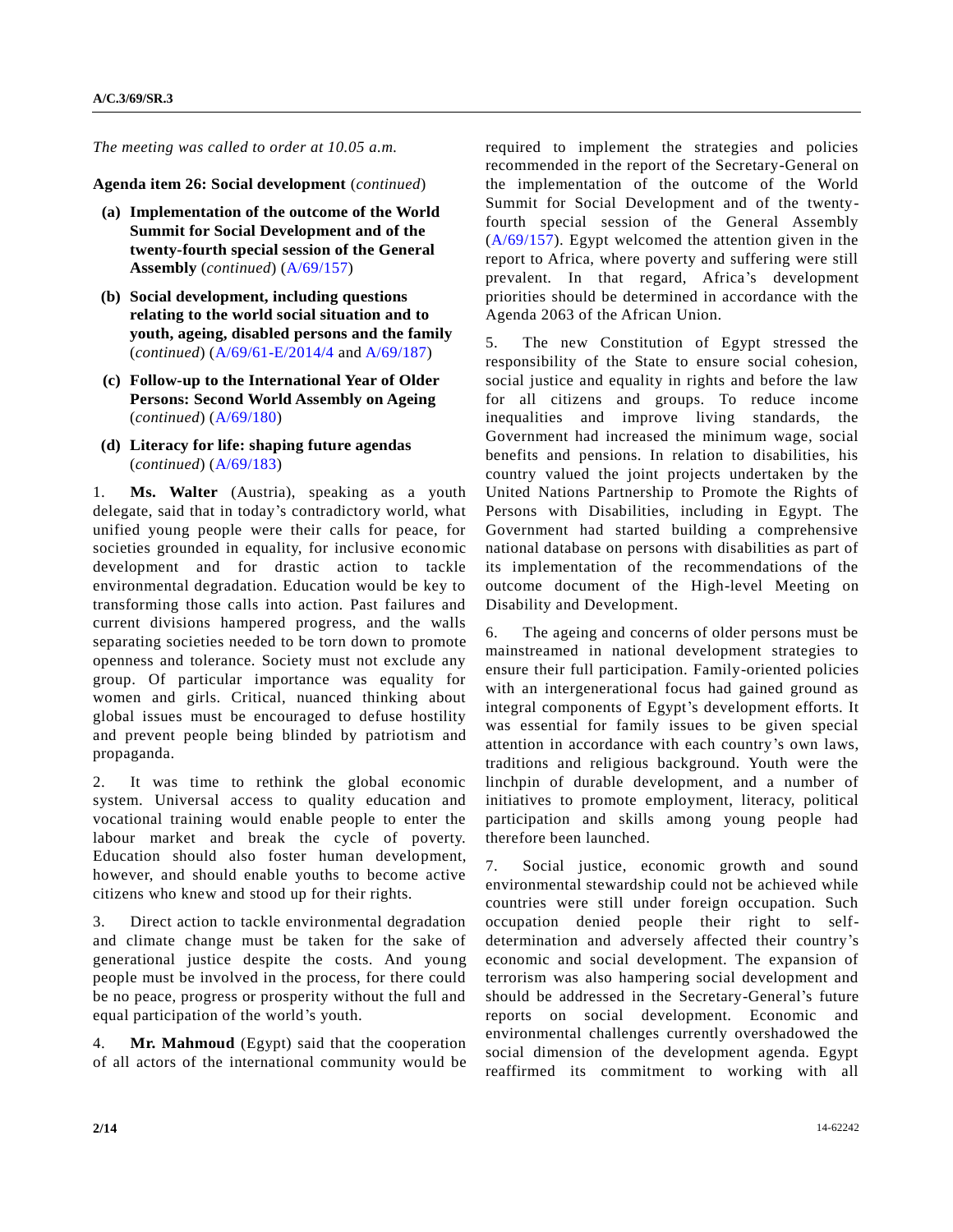delegations to implement policies and strategies suitable for all nations to ensure the inclusion of the social dimension in the post-2015 development agenda.

8. **Mr. Al-Obaidi** (Iraq) said that Iraq was making every effort to promote social development and ensure that the basic needs of the population in relation to housing, health, education and employment were met. Legislation based on the valuation of human life as the foundation for development had been enacted to protect individuals and ensure democratic practices in labour relations, as well as the integration and protection of disabled persons in line with the country's ratification of the Convention on the Rights of Persons with Disabilities. A programme to help young people start businesses was also under way, a minimum wage had been established, and oil revenue and private-sector funding were being used to raise living standards and provide social services for the elderly and persons with disabilities.

9. The social rights of youth, the elderly and persons with disabilities were enshrined in the 2005 Constitution of Iraq. The Government was now implementing economic reforms and building institutions to pursue higher levels of social development in the post-2015 environment. A major threat to development was terrorism, which targeted not only citizens, but also public and private institutions and infrastructure. Considerable progress had been made nonetheless, and efforts to promote social and economic development would continue alongside the fight against terrorism.

10. **Ms. Kelly** (Dominican Republic), speaking as a youth delegate, said that the importance of social rights and human welfare had been recognized in the Copenhagen Declaration on Social Development in 1995, but almost 20 years later, as noted by the Secretary-General, millions still suffered from hunger, lacked proper sanitation and died in childbirth, and forests, wildlife and fish stocks were still disappearing. Poverty reduction was possibly the most urgent task, and the Dominican Republic was investing in education, health and youth employment to break the cycle of poverty. Four per cent of gross domestic product had been spent on expanding the education infrastructure and improving teacher training, and the whole population was now literate. That achievement had earned it the title of "Champion Country" in the Secretary-General's Global Education First Initiative.

11. The Dominican Republic welcomed the appointment of the Secretary-General's new Special Envoy on Disability and Accessibility. The Government was committed to the full integration of persons with disabilities, including in the workplace, and had opened a new centre that provided care, education and other services to children with disabilities. An accessible tourism model was being promoted to ensure equal access for disabled persons and expand the supply of tourism services available to them. Her country also welcomed the appointment of the first Independent Expert on the enjoyment of all human rights by older persons. Those rights should be mainstreamed in the development agenda beyond 2015, and a specific international convention should be drawn up to protect older persons from exclusion and oblige countries to implement rights-based policies for them.

12. Despite technological advances, young people in countries like the Dominican Republic still lacked the resources and facilities needed to compete on an equal footing, and she supported the ongoing efforts of the United Nations to promote meaningful talks among youth, Governments, civil society and other parties. Placing citizens at the centre of policymaking, ensuring broad-based participation and basing decisions on statistical and other social indicators was essential if policy action was to have a real impact on the lives of present and future generations.

13. **Mr. Unnainmäki** (Finland), speaking as a youth delegate, said that not enough had been done to stop the human rights violations occurring in conflict areas around the globe. The world seemed to have become too familiar with failure and too numb to the loss of human life. Yet the implementation of the Millennium Development Goals (MDGs) had shown that progress and development were possible. Few young Finns knew about those Goals, but Finnish youth were unequivocal about the kind of world that they wanted: a fair and equal world, free from the threats of climate change and violence.

14. Specifically they called for fair and non-discriminatory labour practices and for all business to be green business, and they fully supported the HeForShe campaign. Studies had shown that lack of social and economic opportunities, not ideology and religion, were the main drivers of radicalization among young people. Yet had communities been built in a way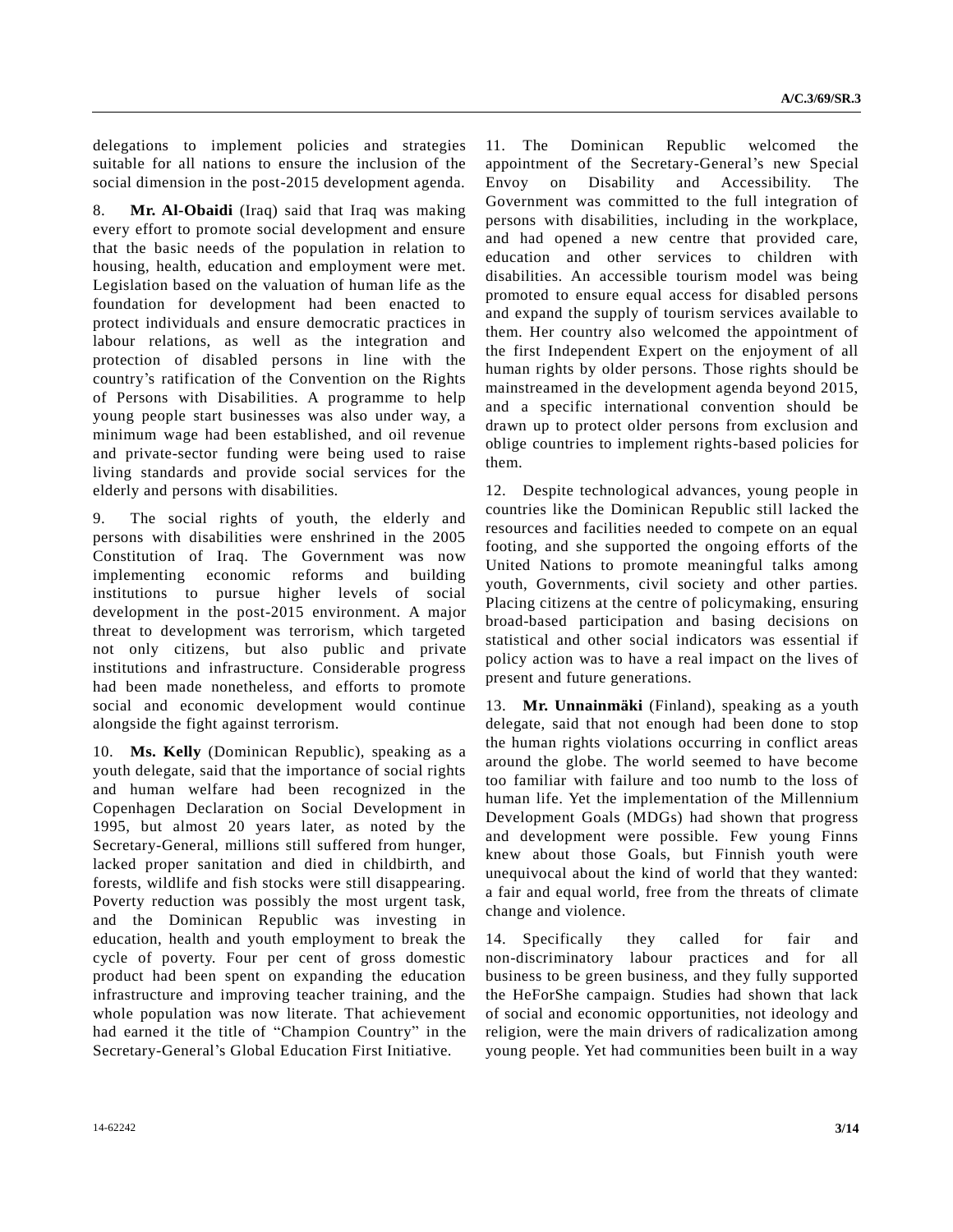that accepted youth and encouraged them to realize their full potential?

15. Young people must be involved in decisionmaking for progress to be permanent. In the light of the 2014 Colombo Declaration on Youth: Mainstreaming Youth in the Post-2015 Development Agenda, Member States should explore how best to pursue an inclusive global dialogue with youth. Young persons, especially girls, must be empowered to bring their voices and experiences to the United Nations, including by facilitating the participation of youth representatives from developing countries through the United Nations Youth Fund. The role of youth in peace and rebuilding processes, not just conflict, needed to be recognized and developed by the Security Council. Initiatives such as the My World survey and the recent appointment of the Secretary-General's first Envoy on Youth had aroused the interest of young people; now was the time to consider how best to harness the great potential that they represented.

16. **Mr. Rybakov** (Belarus) said that the priorities of the social policy of Belarus were to increase simultaneously the birth rate and life expectancy, promote large, stable families and prosperous labour activity, create opportunities for young people and guarantee a decent standard of living in old age. His country had achieved the Millennium Development Goals (MDGs) ahead of schedule, notably reducing the proportion of the population living below the poverty line by more than three times, from 40 per cent in 2000 to around 5 per cent in 2014. It was also efficiently accomplishing the tasks set out in the State social and economic development programme for 2011-2015 with regard to increasing living standards by providing access to high quality health services, education and culture.

17. In response to the growth of the senior age group, the Government was investing in social services. There were currently 146 local social services centres in operation, as well as residential care homes for the elderly and disabled persons and sanatoriums. Non-governmental organizations (NGOs) were involved with new types of social services, such as assisted living to help orphans with domestic and vocational adaptation and temporary care for children with disabilities, thereby offering parents temporary respite.

18. Youth were considered a most important social group, and youth policy was therefore a key part of social policy, focussing on ensuring equal opportunities for the development of young persons and providing them with decent education, health services, work and housing. In Belarus, 2015 had been declared the Year of Youth in order to develop the creative, scientific and professional potential of young persons, promote their active involvement in the social and economic transformation of the country and instil in them a sense of patriotism and civil responsibility.

19. A large-scale programme to promote and support families was underway, encompassing the promotion of a prosperous and successful family model comprising two or more children, the creation of social, economic, legal and other services for improving the well-being of families with children, families with disabled children, single parents and low-income families, the provision of financial and targeted social assistance and a programme aimed at young persons to promote conscious parenting and prevent domestic violence. Stable, traditional families would ensure social cohesion and stability in society, and the adoption of policies that extend the rights and opportunities of families was a long-term solution to the country's demographic problems. The role of the family as a factor of sustainable development should be reflected appropriately in the post-2015 development agenda.

20. **Ms. Enkhtsetseg** (Mongolia) said that the concern expressed in the Secretary-General's report [\(A/69/157\)](http://undocs.org/A/69/157) that, to date, economic and environmental concerns had largely overshadowed the social dimension, should be addressed. Promoting empowerment of people had rightly been noted in the report as a means to accelerate the realization of more inclusive, equitable, and sustainable development. Empowerment required, inter alia, investment in social services, improved access to decent work, open and inclusive institutions, transparency and accountability, respect for human rights and an impartial justice system. State efforts to empower people in Mongolia focused on increased public participation, the development of information and communication technologies, better access to decent work, and education.

21. A national policy on decentralization through direct democracy had been introduced to involve citizens directly in the identification of development priorities and the monitoring of local budgets. A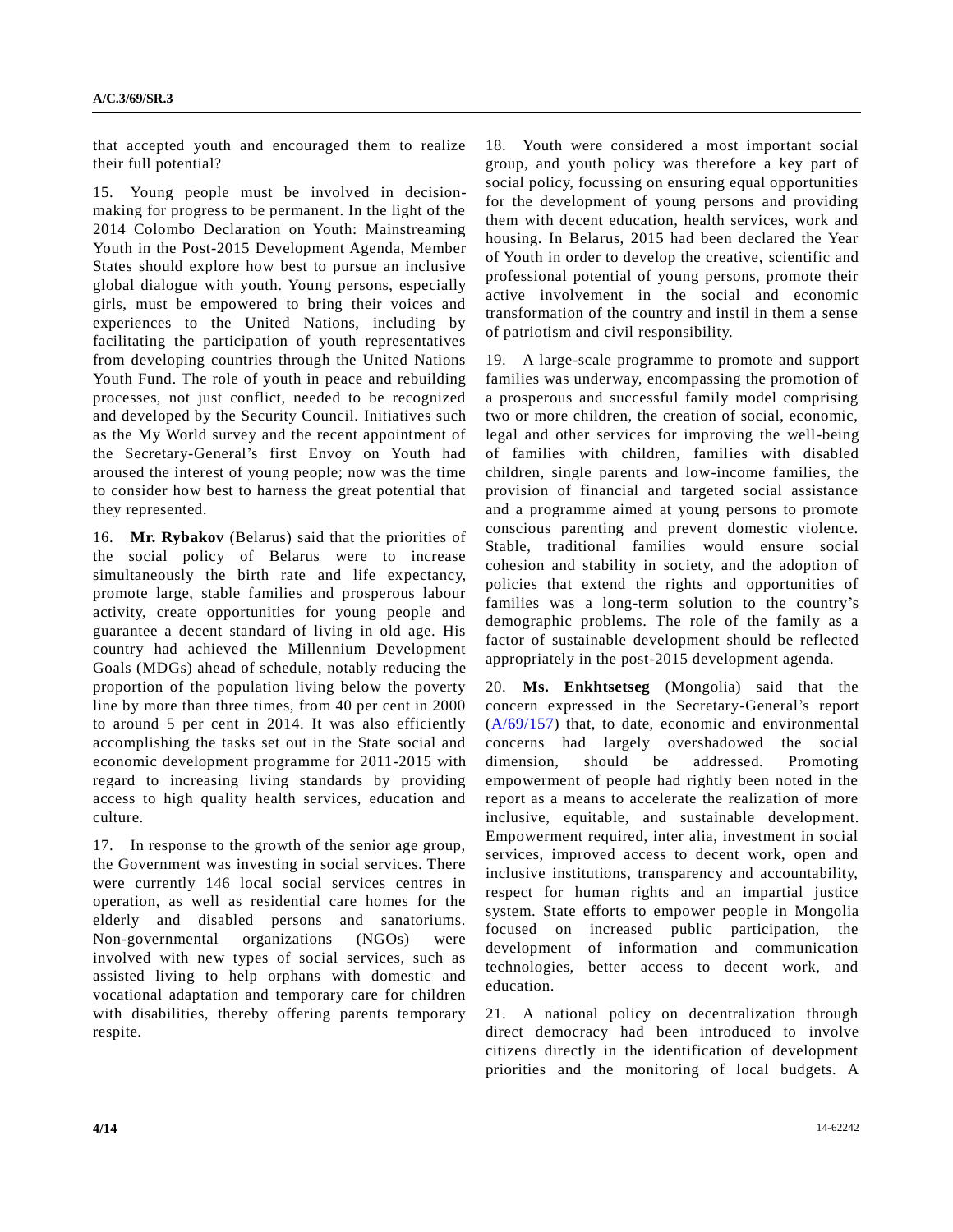standing parliamentary committee on petitions had been set up, and a public hearings system had been established at all administrative levels. As a result, since 2009, over 400 bills and decisions had been discussed in public hearings, and the opinions of over 17,000 citizens had been heard. Telephone hotlines and online services had been set up to reduce red tape and facilitate direct contact between government agencies and citizens. An extensive judicial reform was also underway.

22. Social development and empowerment were impractical without information and communication technologies. Today Mongolian citizens enjoyed free access to affordable broadband services, and mobile phone networks covered 90 per cent of the country's vast territory. Radio and television broadcasting had recently switched to digital technology and an e-signature project was under way. At the international level, Mongolia was proud to chair the Freedom Online Coalition, and her delegation invited Member States to join the organization, which was committed to advancing Internet freedom, and participate in its next conference, which would be held in Ulan Bator in May 2015.

23. To tackle a persistent unemployment rate of 7 to 10 per cent, her Government had been realigning employment policy with the concept of decent work, supporting labour rights and small- and medium-sized enterprises and promoting the employment of people over 40 years old, young herders and persons with disabilities. Employment agencies had been consolidated in a new integrated network. Progress had been recorded, but further action was needed in relation to productive employment, fair pay, worker safety and social protection for families.

24. Mongolia had been active in promoting education and literacy efforts, including within the context of the United Nations Literacy Decade. The goals of the Decade had been integrated into the country's strategic development policies, including the 2010-2021 education programme. Despite steady progress, much remained to be done to achieve literacy for all. Her delegation supported the five strategic axes proposed in the report of the Director-General of the United Nations Educational, Scientific and Cultural Organization on literacy for life: shaping future agendas [\(A/69/183\)](http://undocs.org/A/69/183) for scaling up literacy action worldwide, including through a country-driven, community-owned and collaborative multi-stakeholder

partnership. Mongolia also supported the integration of literacy into the post-2015 development agenda, and that and other relevant recommendations would be reflected in the draft resolution that would be tabled by her delegation on the subject.

25. **Ms. AlMuzaini** (Kuwait) said that the active participation of all society was required to implement the recommendations contained in the report of the Secretary-General on the implementation of the outcome of the World Summit for Social Development and of the twenty-fourth special session of the General Assembly  $(A/69/157)$ , and it was important to focus on the social dimension in the development agenda beyond 2015. Kuwaiti society was governed by the principles of solidarity and interdependence: over \$70 billion had been earmarked in the 2014 national budget for social spending; and 70 per cent of the retail trade was managed by State-supported cooperatives that also provided solidarity-based social services. With regard to youth, the Kuwaiti Government was engaged in large-scale public-private initiatives to promote the participation of young people in decisionmaking and development projects.

26. As to older persons, in line with the call to address the abuse and neglect of the elderly made in the report of the Secretary-General on follow-up to the Second World Assembly on Ageing [\(A/69/180\)](http://undocs.org/A/69/180), a 2007 law penalized those who failed in their duties in that respect. Meanwhile, the rights of persons with disabilities were protected by a law enacted in 2010. The Kuwaiti Government's commitment to the rights of persons with disabilities was clearly demonstrated in the "Journey of Hope" maritime expedition that it had launched, which was raising awareness around the world of how to care for persons with mental disabilities, and it strongly supported the incorporation of disability issues in the post-2015 development agenda.

27. In relation to the observance of the twentieth anniversary of the International Year of the Family, Kuwait had focused on the importance of work-life balance, and working women were now entitled to a number of benefits, including maternity leave. The Government had also boosted social assistance to those who had fallen on hard times. Lastly, given the importance of alleviating the suffering endured by the Palestinian people as a result of the occupation of their territory, Kuwait had donated \$500,000 to the decent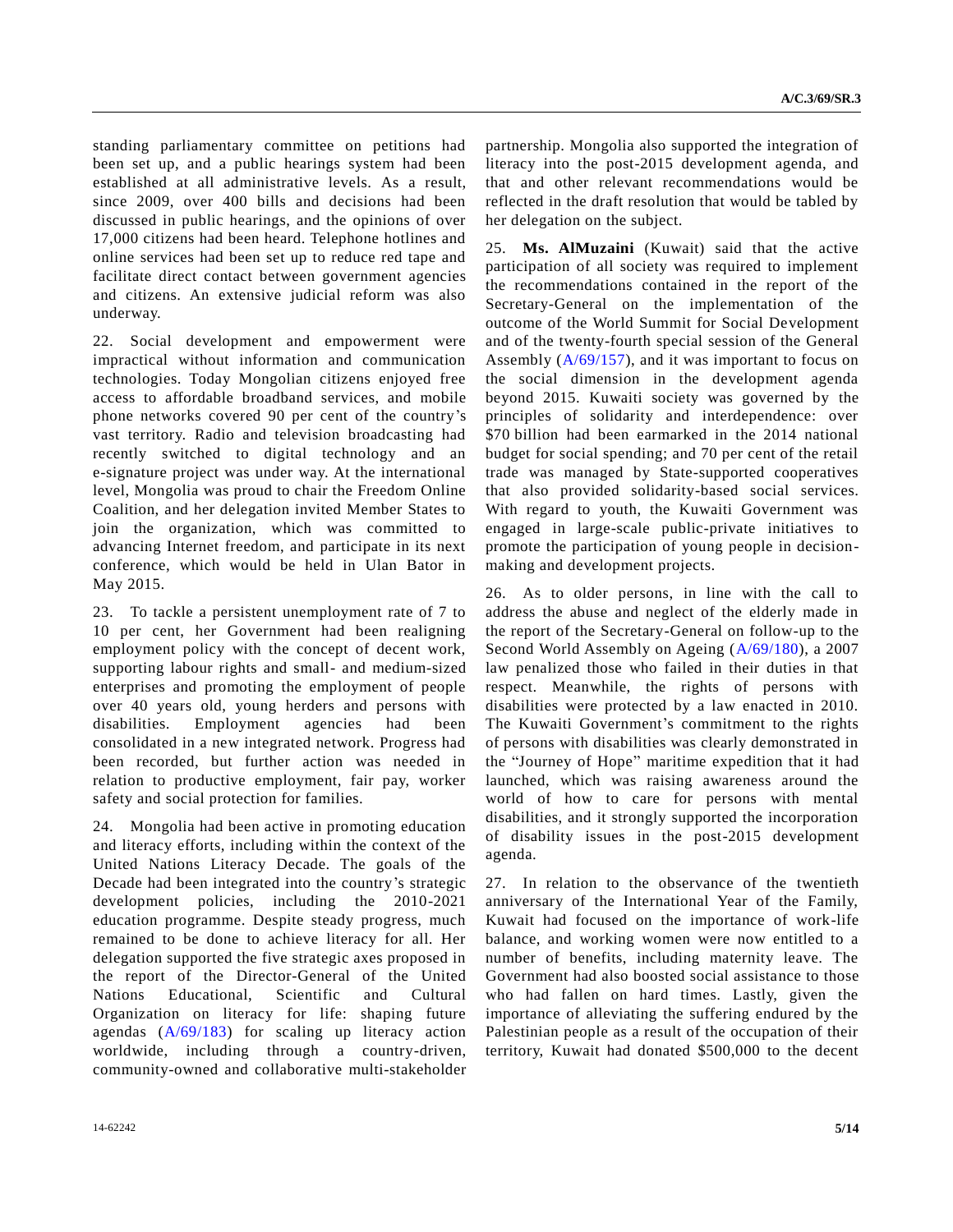work programme established by the International Labour Organization (ILO) in occupied Palestine.

28. **Mr. Khan** (Pakistan) said that Pakistan was committed to realizing the objectives of the World Summit for Social Development to build a just and prosperous society for all its citizens without any discrimination. Education, health services, microfinance and skill development were central components of the new social development policy in Pakistan. The National Plan of Action on Education aimed to achieve 91 per cent net primary enrolment and to increase the gender parity ratio to 0.95, by increasing enrolment, decreasing the number of dropouts and improving the quality of education through the use of new technologies. Budgetary allocation for education had been raised to 2 per cent of gross domestic product (GDP), and the Prime Minister had committed to increase it further to 4 per cent of GDP by 2018.

29. The Prime Minister had initiated several landmark programmes to provide microfinance and job training to deserving young entrepreneurs for starting their own jobs and businesses. Steps had also been taken for political empowerment of youth, through participation in the Youth Parliament and other representative mechanisms. Pakistan had adopted a number of social development schemes to address the growing needs of its over 11.6 million senior citizens, including pensions, insurance, old-age benefit schemes and special discounts on railways and airfares. A draft Senior Citizen Bill, which comprehensively covered the rights and needs of senior citizens, was currently under consideration by the Government.

30. His country had adopted a national policy to provide the full support of the Government, private sector and civil society to persons with disabilities. The Disabled Persons Ordinance of 1981 had reserved a special quota for disabled persons in public sector jobs. Special schools, vocational institutes and medical centres catering to the needs of people with disabilities had been established. The Government also provided financial assistance and essential equipment to families with disabled persons.

## 31. *Mr. Davis (Jamaica), Vice-Chair, took the Chair*.

32. **Mr. Haribajan** (Suriname), speaking as a youth delegate, said that the National Youth Institute served as both a consultative body of youth and a monitoring mechanism of youth policy, ensuring the Government received input from young people in the formulation of that policy. The National Youth Parliament, which was recognized in national legislation, organized an annual Youth Congress — an open forum for young people to engage in direct discussions with and provide recommendations to policymakers, ministers with responsibility for youth issues, the President and the Vice-President.

33. The National Youth Parliament had participated in capacity building and skills training for young people and held discussions with the Ministry of Education. Following its recommendation to improve access to information and communications technology, concrete actions had been taken to provide laptops and Internet services to schools and youth in various parts of Suriname. In cooperation with several actors, including the United States Agency for International Development (USAID), a project focusing on youth at risk, school dropouts and youth in conflict with the law had been implemented. A confidential hotline for youth had been established. A debate had been started in the National Youth Parliament on the contribution of young people regarding the post-2015 development agenda, and recommendations would be provided to the authorities.

34. The Council for Human and Social Development of the Caribbean Community (CARICOM) had mentioned Suriname, the portfolio holder in community development and cultural cooperation, as demonstrating best practice for youth participation. Suriname had played an active role in building a bridge between the young people of CARICOM and the Union of South American Nations (UNASUR), placing youth high on the agenda during its chairmanship of UNASUR and hosting the first UNASUR Youth Summit in November 2013.

35. **Mr. Shava** (Zimbabwe) said that his country had strived to ensure that its development policies were geared towards achieving economic empowerment and independence for its people and had consistently prioritised empowerment programmes aimed at ensuring that Zimbabweans benefited from their country's resources. In order to fulfil its vision for all Zimbabweans to have ample opportunities to achieve economic independence and upward social mobility, the Government had prioritised education and health, on the basis that an educated and healthy population was better able to secure gainful employment that contributed to the development of the economy.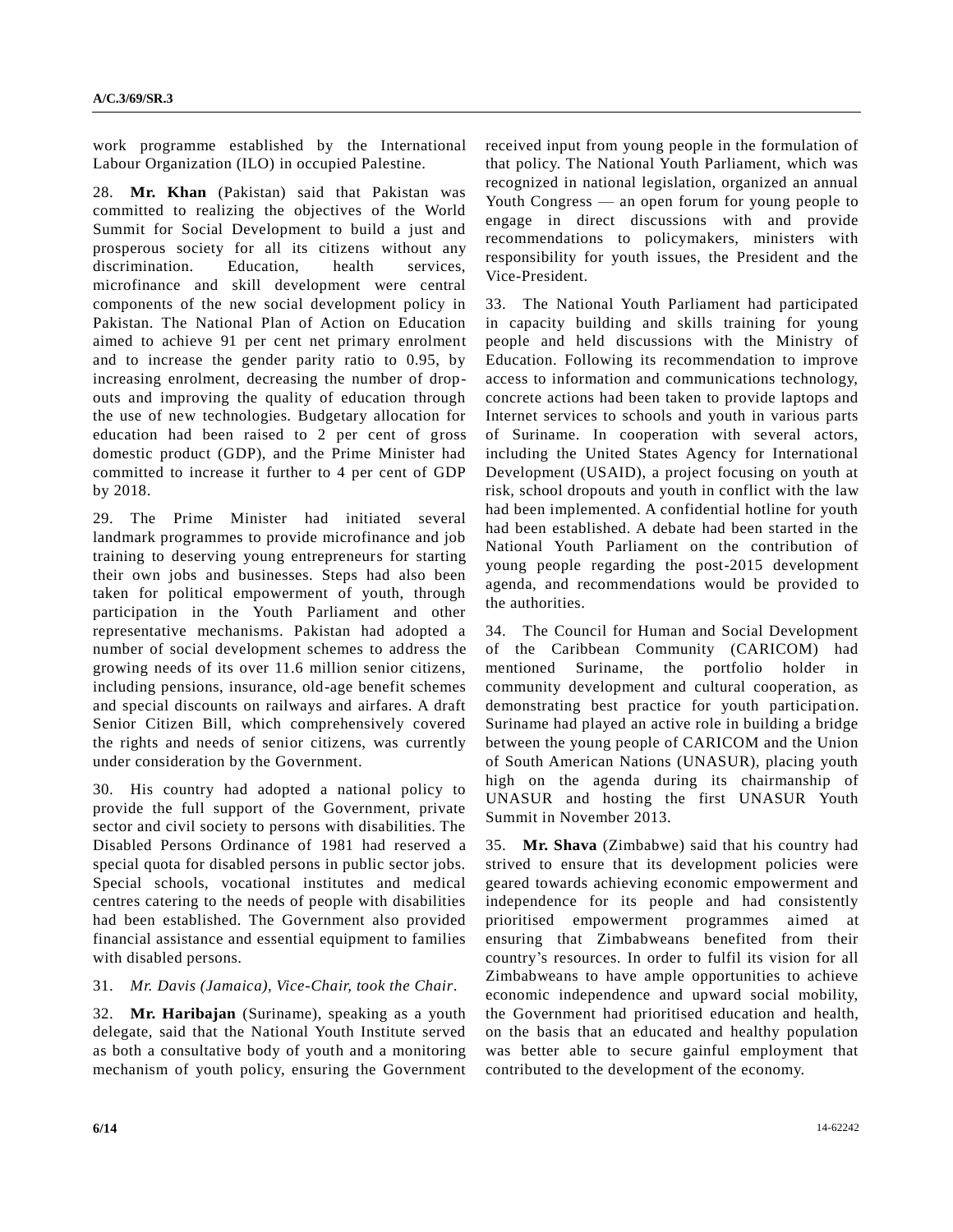36. Universal access to education for all Zimbabweans had been emphasized, and a number of measures had been put in place to assist those unable to meet education costs, such as the Basic Education Assistance Module, which assisted orphans and children with disabilities in paying school fees. The Government had also remained mindful of the importance of support for completing secondary education, ensuring there were sufficient opportunities to obtain tertiary education and skills training. In order to ensure that young people were employable and to tackle unemployment, a more robust synergy between the education sector and industry must be prioritised. Such efforts must be accompanied by practical and sustainable measures to boost the economy and ensure job creation.

37. The main thrust of the Zimbabwe Agenda for Sustainable Socio-Economic Transformation was indigenisation, empowerment and employment creation. Leveraging the mineral wealth and rich natural resources of the country through value addition and beneficiation would yield tremendous dividends for the economy and boost job creation. As part of its efforts to achieve economic empowerment for all, Zimbabwe had enacted and implemented several important pieces of legislation to ensure broader access to land and other natural resources.

38. His country had put in place policies and measures to promote and protect the family, the disabled, women, children and older persons. As a fundamental unit of society, the family was entitled to State support and protection. Although Zimbabwe had continued its efforts to expand social services, in the long run, such measures could only be effective when complemented by policies that addressed the root causes of social and income inequalities and enabled people to lift themselves out of poverty.

39. **Ms**. Radina **Koleva** (Bulgaria), speaking as a youth delegate, said that in a survey conducted among young people in Bulgaria, 80 per cent had identified youth unemployment as their greatest concern. She called upon Governments to join efforts in order to significantly decrease the rate of youth unemployment worldwide and urged them to encourage young people to seek internships and other means of gaining professional experience prior to graduation, as well as to take an active role in creating such opportunities.

40. **Ms.** Ani **Koleva** (Bulgaria), speaking as a youth delegate, said that Bulgaria was strongly committed to the promotion and protection of the rights of persons with disabilities and followed a human-rights-based approach in all its policies and programmes. There was much more to be done to implement fully the Convention on the Rights of Persons with Disabilities. As post-2015 agenda discussions progressed, she stressed the importance of mainstreaming disability issues as an integral part of relevant strategies for sustainable development.

41. Investment in education and extracurricular activities could be the answer to combating inequality and non-formal training could serve as a bridge between the labour market and the formal education system. Better social inclusion could be achieved if both national and international policies were aimed at the elimination of the root causes of social inequality. As young people were an important resource and had proven to be key partners in the development of strategic policies, investing in capacity-building was one of the best decisions for the future of the young generation. Noting the chance for young people to reshape the world by designing the post-2015 development agenda, she called for an inclusive agenda based on human rights.

42. **Mr. Thornberry** (Peru) said that his Government was firmly committed to implementing social inclusion programmes in line with the agreements reached at the World Summit for Social Development, held in 1995 in Copenhagen. A Ministry of Development and Social Inclusion had been established in 2011 to tackle poverty, inequality and social risks and was pursuing a national strategy that focused on child nutrition and development, the integral development of adolescents and the protection of older persons.

43. States must promote both economic growth and social progress. The Peruvian Government developed and pursued economic and social policy in parallel since a stable economy was a prerequisite for investment, job creation and poverty reduction. Social spending would increase by 12 per cent in 2015, with half the additional funds going to education, health and support for the most vulnerable segments. The goal was to reduce the poverty rate to less than 20 per cent of the population by mid-2016.

44. States were primarily responsible for promoting social inclusion, but international cooperation could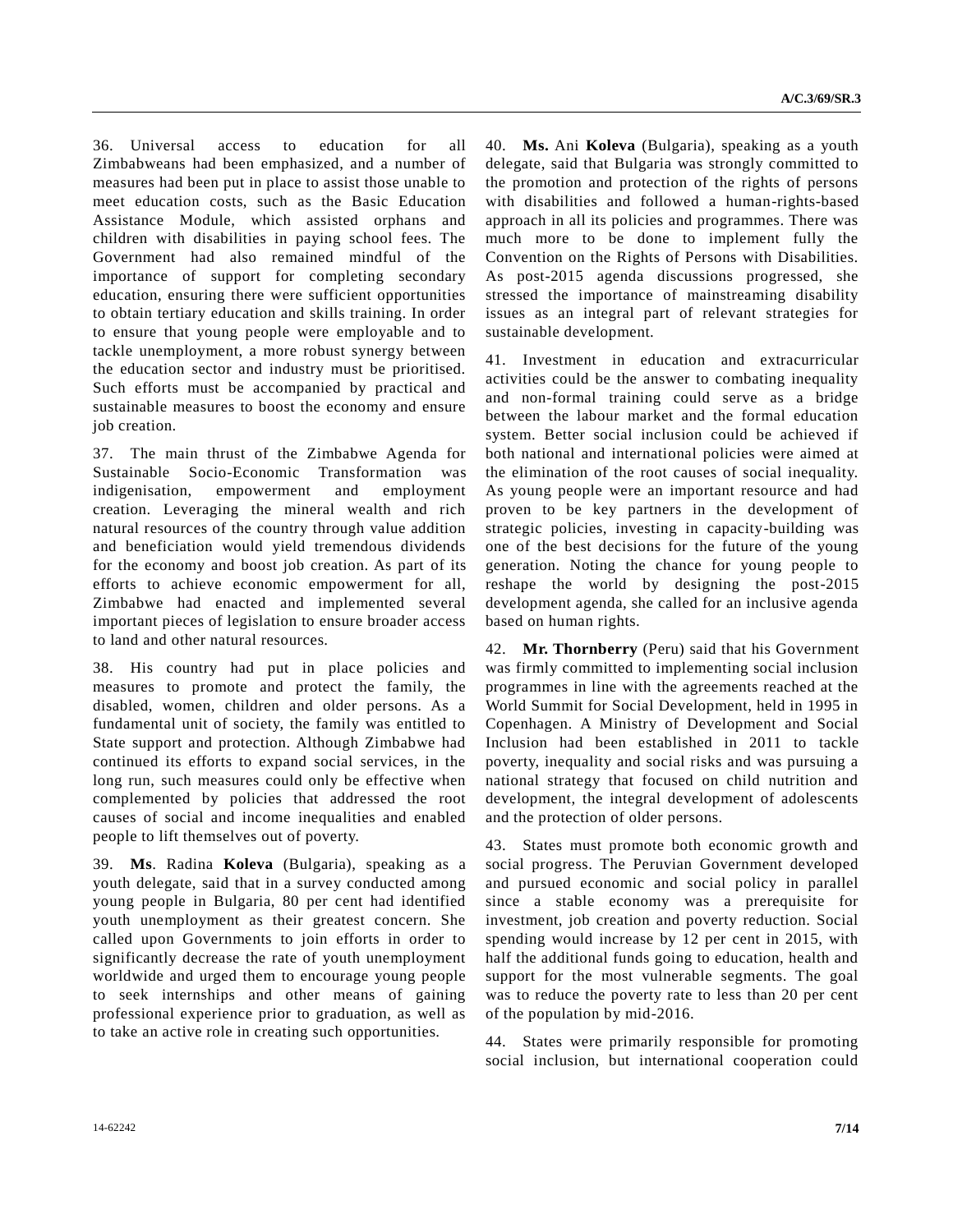multiply the impact of State action. He, therefore, called on donor countries, the United Nations and international financial institutions to boost cooperation for national social inclusion policies, particularly in developing countries.

45. **Ms. Balraj** (Sri Lanka), speaking as a youth delegate, said that Sri Lanka provided state-funded free education to all from kindergarten to university and its literacy rate was consequently among the best in the developing world — 92.3 per cent for boys and 90 per cent for girls. Gender parity had been achieved in primary schools and overall enrolment was at 100 per cent. However, the biggest challenge facing the education system was the disparity in resource distribution between urban and rural areas.

46. Given that unemployment and underemployment were another challenge, mainly due to a lack of training opportunities and the absence of a smooth transition from school to work, skills development was a critical need. The Ministry of Youth Affairs and Skills Development provided vocational training to approximately 25,000 young people through an islandwide network of vocational training centres. The youth unemployment rate had been reduced from 21 per cent to less than 18 per cent by establishing the University of Vocational Technology and introducing a vocational training curriculum in high schools.

47. Women and girls around the world faced many structural barriers that prevented them from achieving their full potential. There was, therefore, a need to re-examine the structural dominance and power relations in societies. Lastly, Governments should support the call in the outcome document of the World Conference for Youth for a dedicated United Nations day on youth skills development in order to raise awareness of the importance of skills and create more opportunities for young people.

48. **Mr. Wanniarachchi** (Sri Lanka), speaking as a youth delegate, expressed his solidarity with the HeForShe campaign launched by UN-Women and pledged to take the message to men and boys in Sri Lanka. Even though the world's first elected woman Prime Minister had been Sri Lankan, much more needed to be done to ensure that more young women were represented in parliament and other key decisionmaking bodies. However, he noted that, while many countries needed to improve education access for girls, in Sri Lanka girls were performing better than boys.

49. The Sri Lanka Youth Parliament was a unique example in mainstreaming youth participation in decision-making. Addressing the parliament in 2013, the former United Nations High Commissioner for Human Rights Ms. Navi Pillay had praised the institution for its dedication to a tolerant and allinclusive approach.

50. **Mr. Canay** (Turkey) said that the steady growth and consistent improvement in human development achieved in recent years had allowed Turkey to concentrate more on social development issues. Having become party to all major international conventions relating to social development issues, it was in the process of fully integrating them into its national legislation.

51. Turkey had eliminated extreme poverty, addressed inequalities in regional development, made notable progress in achieving gender parity in primary education and reducing child and maternal mortality rates, multiplied social programmes targeting women, children, youth, persons with disabilities and the elderly, and nearly achieved universal primary education. Literacy rates had greatly increased.

52. The priorities of social development were ensuring disabled persons had access to basic services and were included in decision-making processes, raising awareness of the rights of the elderly, working on agendas that took into account the new demographic realities and needs of the ageing population, furthering women's rights, ensuring gender equality and providing proper education and employment opportunities. Equal opportunity in education was key to achieving better social development and would ensure social inclusion, combat discrimination and build healthy and democratic societies. Lastly, it was essential to extend support to conflict-prone and developing countries in the area of social development, as economic hardship and conflict increased social and economic vulnerability.

53. **Mr. Maope** (Lesotho) said that his country had heightened efforts to create an environment that would allow nationals to achieve sustained social development goals. It supported social development by listening to the views of the poor and marginalized members of society, promoting and enhancing the wellbeing of all members of society. Aware that poverty eradication had become a chronic problem, Lesotho had undertaken efforts to promote the effective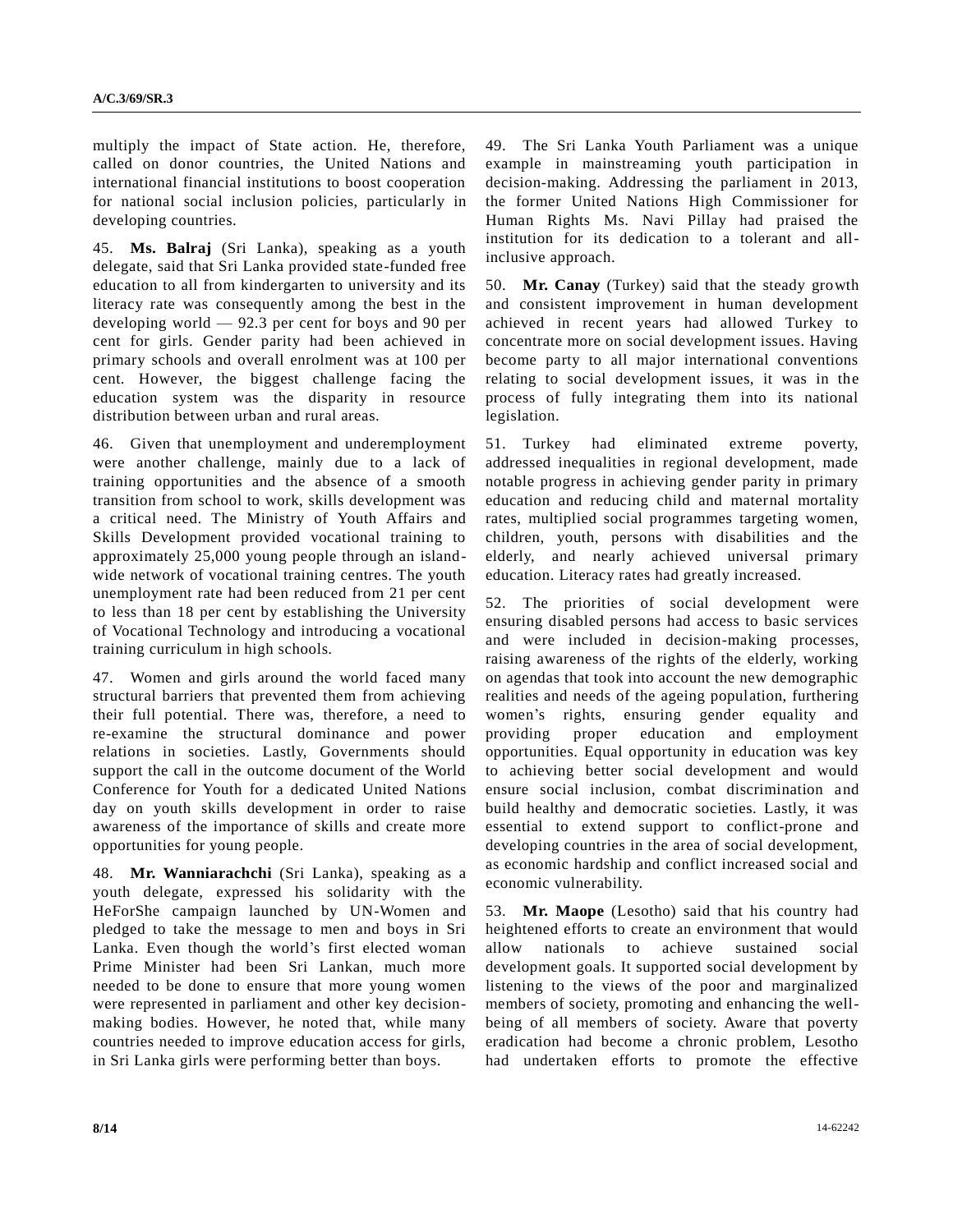implementation of actions and programmes under the Millennium Development Goals (MDGs) geared towards employment creation and poverty reduction, for which international cooperation was needed.

54. The Government had sought to counteract HIV/AIDS, a major hindrance to social development, by adopting the HIV and AIDS Policy 2006, which provided a framework for prevention, control and management of HIV/AIDS. The post-2015 agenda should place unachieved MDGs at the top of the new framework in order to galvanize accelerated action to reach unmet goals. The new framework should scale up ambition, for example, by pushing for an end to the HIV/AIDS epidemic.

55. Owing to a huge investment in education, Lesotho had been progressing well towards achieving universal access to education, in particular primary education. It had one of the highest literacy rates in Southern Africa. His country prioritized the need to mainstream disabled persons in national strategies and development initiatives to ensure their full participation in development without any form of discrimination. In order to attain social development objectives, the international community needed to combine efforts and implement the social development agenda in line with the World Summit for Social Development and the twenty-fourth special session of the General Assembly.

56. **Ms. Podoroghin** (Republic of Moldova) said that addressing social exclusion and inequalities defined the quintessence of the social dimension of the post-2015 development agenda. The new agenda would bring about welfare for all, participation and inclusion. Her country had invested in human capital, facilitated the participation of all social groups in development processes and mainstreamed the MDGs, the Programme of Action of the International Conference on Population and Development, the Madrid International Plan of Action on Ageing and the Beijing Declaration and Platform for Action into national laws and strategic policies. Such measures had led to an improved quality of life, expanded opportunities for individuals and increased the role of women in social and political life.

57. Following the accession to the Convention on the Rights of Persons with Disabilities, the Government had sought to provide social protection and health assistance for disabled persons, and a law on the social inclusion of persons with disabilities had been adopted, containing provisions on accessibility, integration, assistance, education and professional development. A critical shift in the overall approach towards disabled persons had occurred, recognizing their human value, dignity and potential and respecting their human and civil rights.

58. In order to reduce unemployment, particularly among young people, her Government had implemented the National Youth Strategy for 2010- 2015 in line with the European Union Youth Strategy for 2010-2018. The unemployment rate was continuing to decrease, owing to the expansion in career guidance and recruitment assistance, the establishment of new businesses and small enterprises, and the increase in education and mobility opportunities. In 2013, the Government had established Joint Offices for Information and Social Services in several districts, providing advice on social protection, employment opportunities, entrepreneurship and financial services. Lastly, her country would be a candidate for the Commission for Social Development for the term 2016-2020 and was fully committed to contributing to United Nations efforts to promote and implement social development and human rights.

59. **Ms. Wyckmans** (Belgium), speaking as a youth delegate, said that youngsters were not always aware of the existence of children's rights and human rights and hoped that one day they would have full and equal access to information on those rights and know where to seek help if their rights were violated. That would help empower young people faced with social, economic and environmental challenges. It had recently become possible for Belgian children to lodge a complaint with the Committee on the Rights of the Child if their rights were violated. She called on Governments and the United Nations to continue to work towards providing children and youth with information on exercising their rights. That should be done in a youth-friendly way, for example through the education system and social media.

60. The commitment to promoting the rights of young people expressed by the Secretary General and his Envoy on Youth should be reflected by a rightsbased approach in the post-2015 development agenda. While international developments were of great importance, much remained to be done at national level. Belgium welcomed the efforts of the United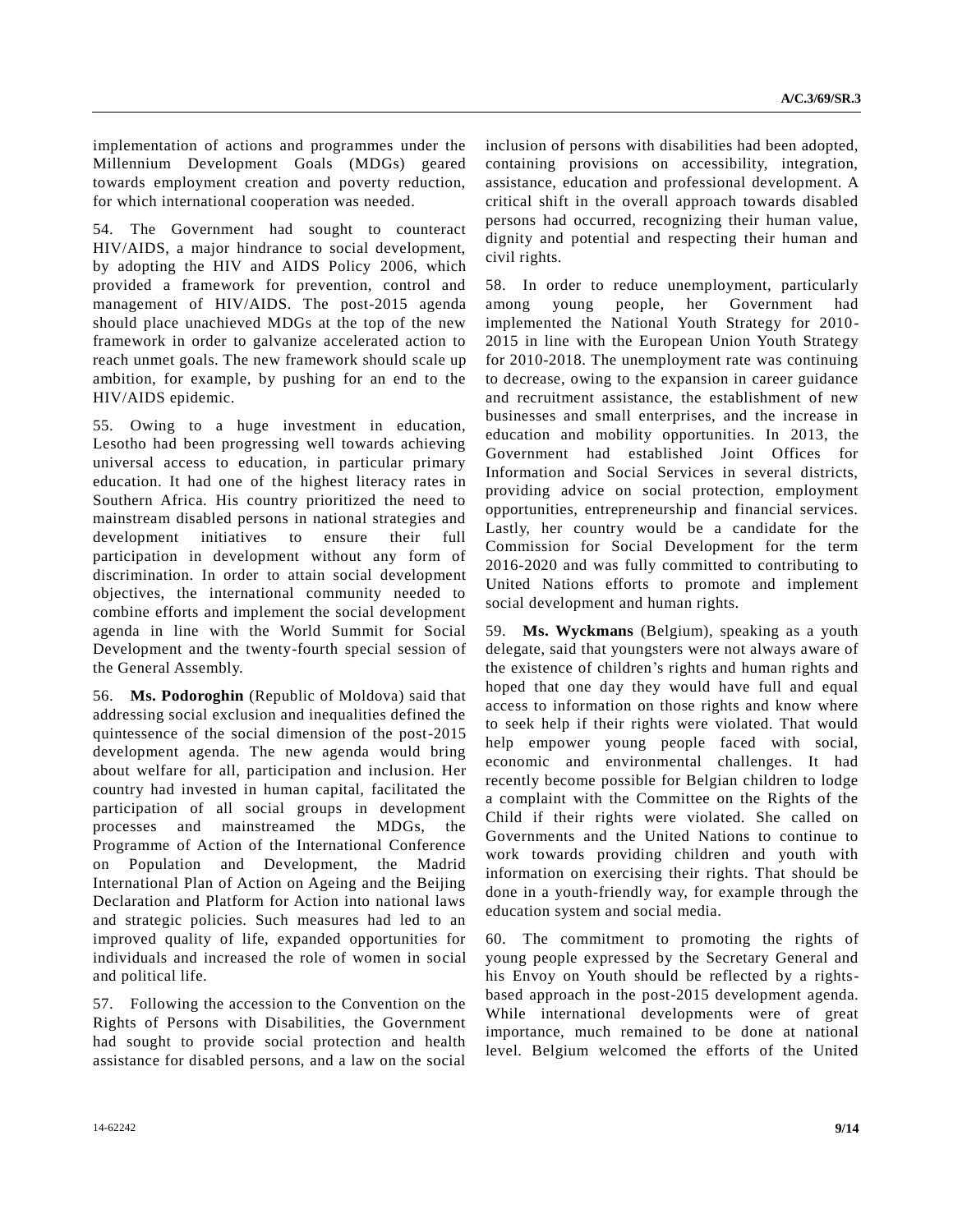Nations to continue to monitor the implementation of children's rights and human rights.

61. **Mr. Dellatte** (Belgium), speaking as a youth delegate, said that the right to equality regardless of gender, gender identity or gender expression was very important for children and youth. Young people were protected under human rights legislation, but laws were not always fully implemented. Young girls and LGBT children and youth too often faced social barriers and exclusion at school and in youth movements. Building gender-equal societies was important because it was necessary for every child and young person to be involved in the creation of an open-minded and equal world. It was the responsibility of Governments to protect LGBT and other youth and inform them of their rights.

62. Schools in Belgium had included sexuality education in their curriculums, which was a positive start, but education should not be the only field of action. Young people also wanted a global political approach on the right to gender equality. He therefore welcomed the HeForShe campaign and work being done by the United Nations, the Council of Europe and the European Union in that regard. Children and young people faced many difficulties during their transition into adulthood, especially during the current time of crisis. He called for assistance to be provided so that they could defend their rights.

63. **Ms. Larsen** (Norway) said that achieving the Millennium Development Goals and following up on Rio+20 to shape a post-2015 framework with ambitious and realistic goals was a high priority for Norway. Her country believed that all people should have equal rights and opportunities, regardless of gender, ethnicity, religion, sexual orientation or disability, and was pleased that education and decent work for persons with disabilities were central elements of the post-2015 process.

64. Norway was working hard to improve the situation of disabled persons, with a focus on education, humanitarian assistance, health care and women. It was important for NGOs representing persons with disabilities to be involved in that work. Approximately one third of children not attending primary school had disabilities, and disabled children frequently did not receive education adapted to their needs and were more likely to drop out.

65. Education, therefore, was one of the most effective ways to break the cycle of discrimination and poverty often faced by children with disabilities. That was a key priority for her country's international development cooperation, and it had already increased its support in that area by 15 per cent. In collaboration with the other Nordic countries, Norway had supported making national education plans an important issue in the Global Partnership for Education. In that regard, there was currently a strong focus on strengthening data and statistical work, which was necessary if marginalized groups were to be reached.

66. **Mr. Lorentsson** (Norway), speaking as a youth delegate, said that mental health problems among young people were emerging as a global issue. The youth of Norway were concerned that not addressing this would mean failing to ensure basic human rights for all people. Youth in many countries were unable to access basic mental health care. Failing to address that issue would have a significant impact on the social and economic integration of over a billion young people.

67. On International Youth Day, the Secretary-General had stated that stigma and shame often prevented youth from seeking the support that they needed. Involving children and youth in designing mental health services would ensure that such services were tailored to their needs. He urged Member States to develop policies that made service-user involvement a guiding principal in the design and delivery of all health-care services. Meaningful youth participation was a vital part of creating a youth-inclusive society. Approximately one third of children not attending primary school were disabled, and it was important to reach those children. He, therefore, recommended that the Member States that had not yet done so should ratify and implement the Convention on the Rights of Persons with Disabilities.

68. Over 60 million girls were also being deprived of their right to education. He called on Member States to improve the quality of education among girls and young women. Giving girls and young women access to education was vital in order to combat extreme poverty, inequality and lifelong exclusion from society and also lowered maternal and child mortality rates. Lastly, he stressed that Member States should respect international standards to prevent schools and universities from being used for military purposes during armed conflict.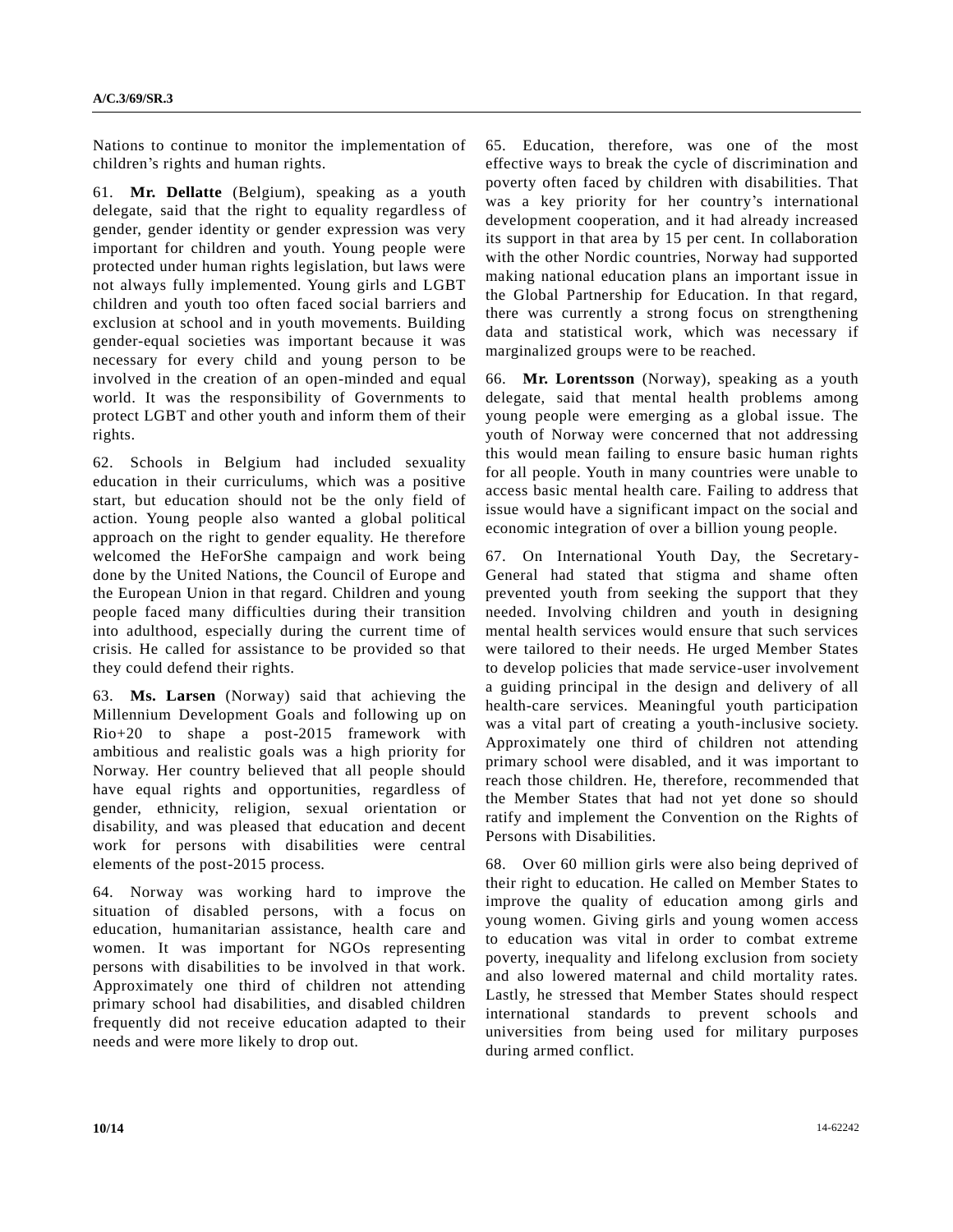69. **Ms. Dragomir** (Romania), speaking as a youth delegate, said that changes should be made to outdated education systems to enable young people to realize their potential to be better students, citizens and human beings. While financial investment was crucial, less costly but more efficient methods of education should be considered, such as those using cloud technology. Such systems should encourage creativity and collaboration among peers.

70. The purpose of education was not simply to give students practical skills but also to produce creative, courageous thinkers. Preparing students for the workplace was crucial, in view of the high rates of youth employment in many countries. However, studies had shown that employers were more interested in communication skills, critical thinking skills and integrity than industry experience. Work should begin to devise education systems that would meet the challenges of the twenty-first century.

71. **Mr. Ciubotaru** (Romania), speaking as a youth delegate, said that education should include a civic dimension for youth, who were part of the community and capable of shaping the world around them. Discussions at the United Nations and other international bodies on issues such as youth unemployment should lead to all young people making an individual effort to improve the situation for their vulnerable peers. Few young people were currently involved in volunteer work, and Romanian youth delegates should work to rectify that situation. They welcomed all forms of civic engagement, including youth establishing non-governmental organizations, fighting to protect the environment or working with persons with disabilities.

72. Young people had an optimistic attitude that encouraged them to become personally involved in bringing about positive change. They were capable of rethinking the education system and needed to be involved in the work of the community. That would give them the maturity that they needed to bring about systemic change. Consequently, there should be a focus on greater youth participation at the United Nations.

73. **Mr. Yao** Shaojun (China) said that the promotion of economic development was the only way to eradicate poverty, improve well-being, resolve the issue of unemployment and achieve social harmony. Appropriate social policies were needed to ensure that such development was inclusive, equitable and

sustainable. All Member States must make economic development the driving force for the balanced advancement of economic, social and environment causes, so that everyone could enjoy the fruits of development. The international community must attach greater importance to eliminating inequalities between countries, increase assistance to developing countries and create an environment that would foster the common development of all countries.

74. All countries must take their social reforms further, promote employment, perfect their education, health, housing, social security systems and ensure full public participation in relevant decision-making processes. Efforts must be made to expand the protection of vulnerable groups, promote equal participation of persons with disabilities in social life, incorporate the ageing issue in economic and social development plans, help youth actively contribute to social development and progress, emphasize the fundamental role of the family in social development and promote social cohesion.

75. The post-2015 development agenda must continue to address social problems and achieve three major goals, namely improving well-being by eradicating poverty and promoting development; enhancing inclusiveness and safeguarding social fairness and justice; and strengthening global development partnerships and improving implementation through diverse development models and common but differentiated responsibilities. As education was an important driver in resolving social issues, Governments had a duty to ensure that all citizens were able to enjoy their right to education. China supported the inclusion of education and literacy in the post-2015 development agenda.

76. His Government attached great importance to social development. In 2013, disposable per capita income in cities and towns increased by 7 per cent, the number of people living in poverty in rural areas was reduced by 16.5 million, minimum subsistence allowances were increased and 6.6 million units of government-subsidized housing were built. Efforts had been made to improve education in rural areas, and basic medical insurance was now universal. Social administration had been improved to ensure public participation in decision making in order to maintain social harmony and stability. The Government would continue with such reforms.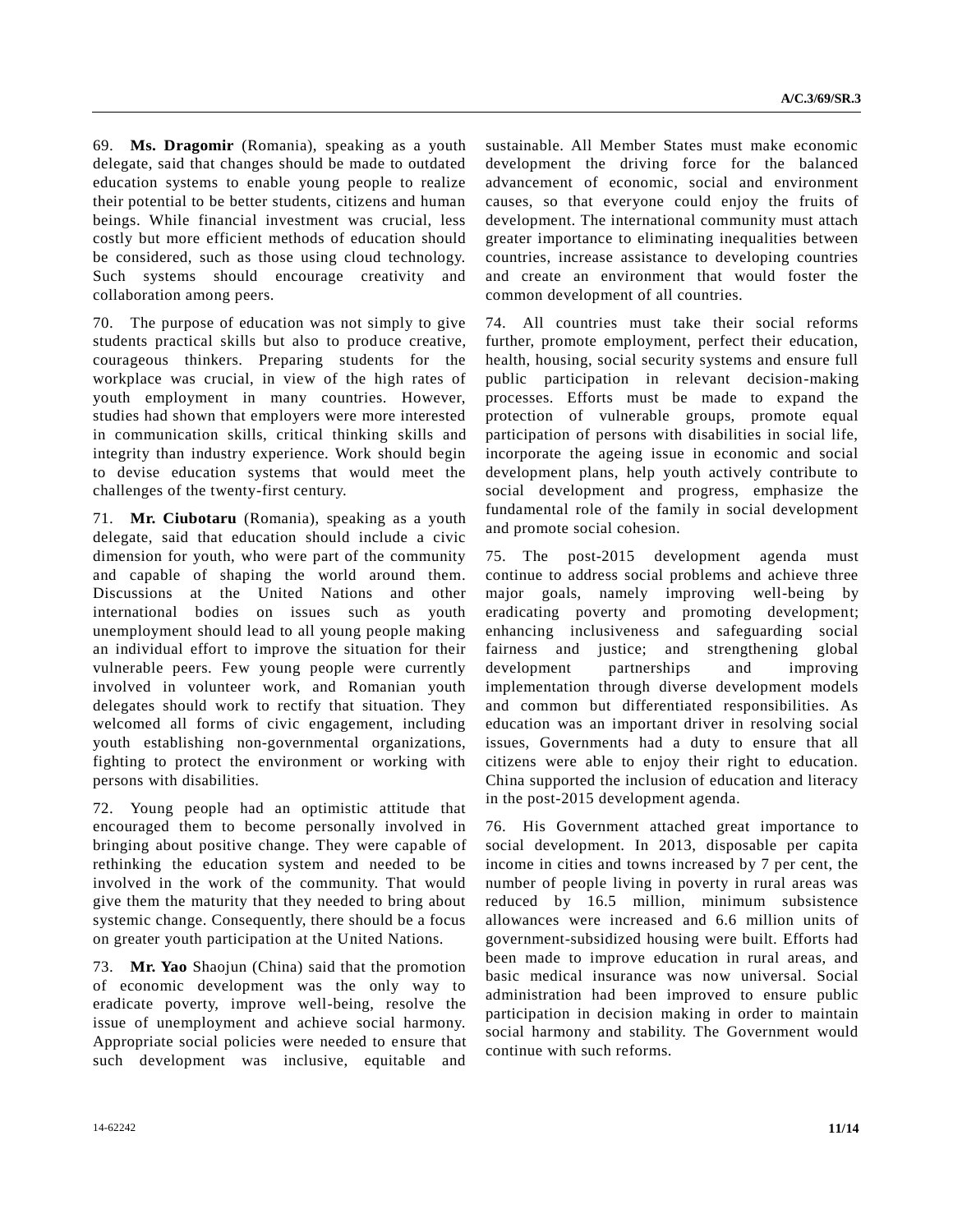77. Investment in public health services was of great importance to social development, as it increased the chances of obtaining decent work and enabled wider participation in society. China stood firmly in solidarity with the West African countries where the Ebola epidemic was currently hindering social development, and had sent nearly 200 medical workers to fight Ebola on the ground, in addition to providing medical supplies and equipment. His country would actively participate in other international assistance efforts and was ready to give priority to helping African countries improve their disease prevention and control systems.

78. **Ms. Dhital** (Nepal), said that her country welcomed the recommendation of the Secretary-General for urgent and more effective action at all levels through policies embracing empowerment as a tool for eradicating poverty, creating jobs, promoting inclusive, equitable and sustainable growth and providing social protection. Individuals should be empowered through investment in areas such as education, vocational training and health care.

79. Sustainable development could only be achieved through meaningful and active participation by all members of society, including women, children, youth, persons with disabilities, older persons and indigenous peoples. Her country was strongly committed to building an egalitarian society and increasing economic, social and political inclusion. While not all of the Millennium Development Goals would be attained by 2015, her country had made considerable progress at the social, economic and political levels in the past few years, despite being in a post-conflict transition phase, and she believed that the unfinished agenda must be included in the sustainable development goals and the post-2015 development agenda.

80. Creating employment opportunities was Nepal's first priority, as the majority of the population was economically active. There was concern over the increasing number of migrant workers living abroad while their families were at home, and this would help prevent the outflow of the labour force. Priority was being given to rural areas and measures were being taken to absorb workers leaving agriculture. Her country was currently focusing on reducing poverty and unemployment through inclusive and sustained growth and had instituted several programmes to create employment opportunities and enhance production, particularly in the agricultural sector. It was also developing infrastructure in rural and remote areas. Positive discrimination was providing education and employment opportunities for women, children, girls, persons with disabilities, senior citizens, ethnic minorities and other marginalized groups, and the Government was committed to ensuring that all children had access to free and compulsory education.

81. The scope of Nepal's social security programmes was modest but had expanded to cover senior citizens, widows, ethnic and indigenous groups, persons with disabilities and fully incapacitated persons. Social development was critically important to prevent conflict and maintain lasting peace as well as to achieve sustainable development. Economic development was needed to promote and sustain achievements made in the social sector. Nepal was committed to bringing about a massive socio-economic transformation at the national level, but would require significant support and cooperation from the international community to achieve that.

82. **Mr. Dos Santos** (Paraguay) said that economic growth in Paraguay had been encouraging, but the challenge remained to ensure that this growth was inclusive in order to reduce the equality gap that characterized Latin American society. Through its stable macroeconomic base, solid financial system and policies to reduce poverty, Paraguay was paving the way for socially inclusive economic growth. Creating a country where no-one was excluded was the Government's main priority.

83. While poverty rates had fallen significantly over the last decade, a quarter of Paraguayans were still living in poverty and one in ten in extreme poverty. The achievements that had been made, such as the drop in poverty from 35.1 per cent in 2009 to 23.8 per cent in 2013, were the result of political and social programs implemented by successive Governments. The current Government was working on further reducing poverty rates and helping prevent those who had emerged from poverty from falling back into poverty again by providing better public services in key areas such as health and education.

84. A programme had been implemented to increase the income and access to social services of families living in extreme poverty in rural areas, which were the most vulnerable in terms of infrastructure, social services, employment and productivity. The programme included providing grants that were only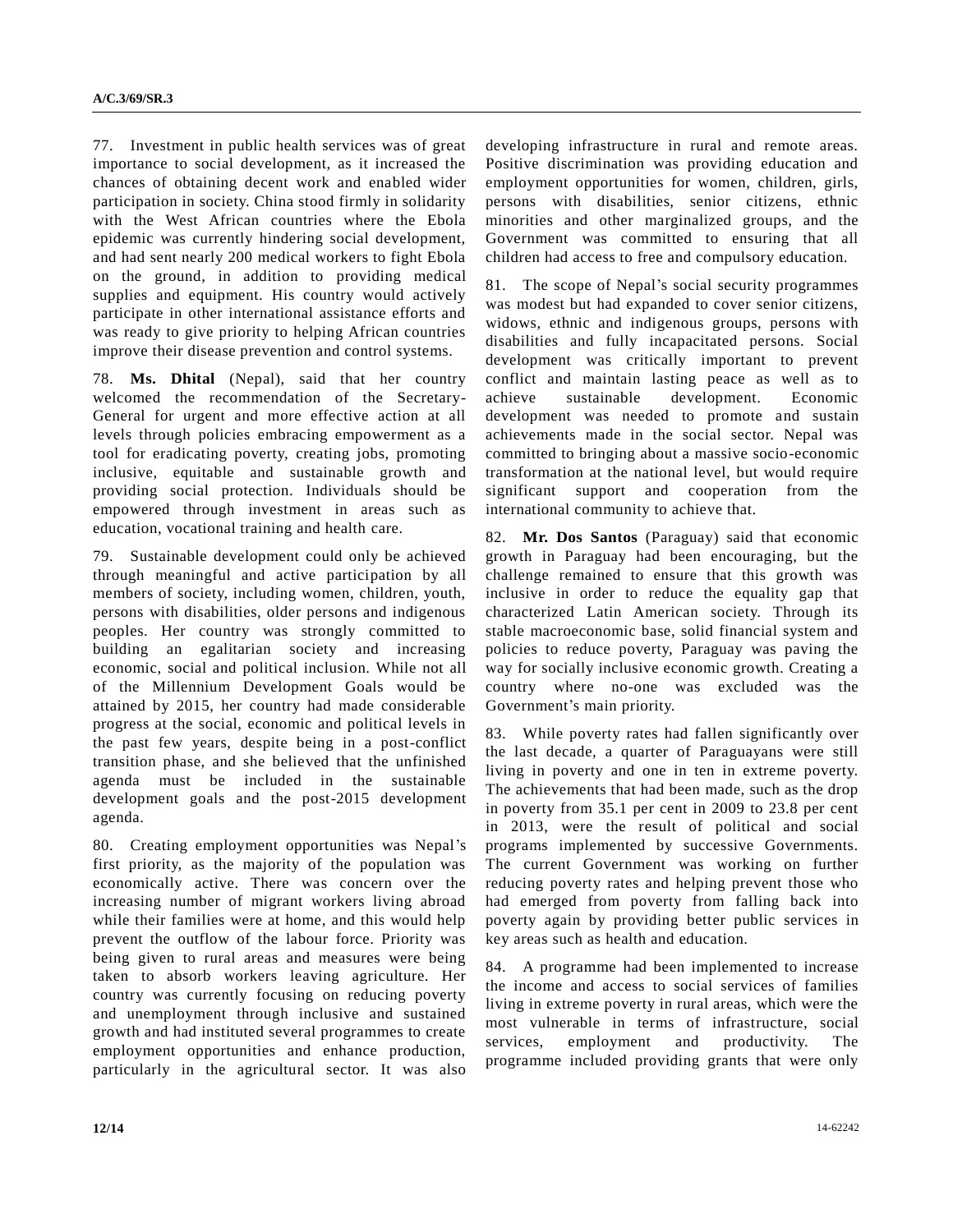paid if children in the household were vaccinated and attending school, expanding old-age pension coverage, constructing and improving homes, improving healthcare services in areas with vulnerable populations and providing school equipment and school meals to encourage attendance.

85. Lastly, he underscored the importance that his Government attached to international cooperation in support of national development programmes and compatible with each country's priorities and needs. Owing to its stable macroeconomic basis, solid financial system and reduced poverty, Paraguay's main goal was to achieve economic growth together with social inclusion for all.

86. **Mr. Nguyen** Trac Ba (Viet Nam) said that the international community had made significant achievements in promoting social development, which, together with social inclusion, should be at the core of the post-2015 development agenda. At the same time, the United Nations should redouble its efforts to address the root causes of poverty, inequality and social exclusion and ensure social protection. The focus should continue to be on empowerment through education, training, health care, job creation and access to production resources. Better coherence and coordination of policies and actions at the national, regional and international level was crucial.

87. Social protection had always been a major priority of his Government. The well-being of each and every person was the driving force of its national development. Empowerment of people was therefore central to its poverty eradication and sustainable development efforts. Viet Nam was strongly committed to helping disabled people exercise their rights and participate equally in social activities and was working hard to meet the targets set in its national plan, including providing vocational training and employment for 250,000 persons with disabilities and increasing the accessibility of public buildings and transportation as well as providing inclusive education, health care and legal services. It planned to ratify the Convention on the Rights of Persons with Disabilities by the end of the year.

88. Viet Nam had a young, but rapidly ageing, population. It was implementing an education and skills training strategy to reduce youth unemployment to below 7 per cent. His country was also implementing a program on ageing that involved providing welfare entitlements and health insurance as well as creating groups for elderly people in order to improve their health and well-being and enable them to contribute to the preservation of traditional culture and identity. Viet Nam reaffirmed its commitment to collaborating with the United Nations to create a post-2015 development agenda aiming to eradicate poverty and promote social development and inclusion for all.

89. **Mr. Lasso Mendoza** (Ecuador) said that the fight against poverty should involve overcoming inequalities. Focus should move beyond human subsistence goals, measurable by market consumption figures, to fairer goals that took into account enjoying a dignified life. That would achieve higher levels of social well-being and reduce the economic, territorial, environmental and cultural distance between groups of people and would be attainable if the post-2015 development agenda prioritized human beings over capital.

90. His country was concerned that, around the world, economic interests continued to take priority over social concerns, owing to the practices of traditional financial institutions as well as neoliberal doctrines that considered social investment to be a waste. Investment in social development was a priority for Ecuador and had increased exponentially over the last seven years. Poverty levels in the country had fallen in recent years, thanks to Government programs designed to meet the basic needs of the population, namely health care, education and housing. His country had made unprecedented investments in health and education, ensuring access to justice, and promoting the realization of economic, social and cultural rights, including the right to recreation and artistic expression as well as the right to work.

91. Ecuador recognized the contribution of the work of women to the economy and had developed inclusive policies to ensure that women and their views were present in the workplace. It also sought to promote the role of indigenous women as agents for development. There could be no social development in a society that did not respect the rights of persons with disabilities. Mention of these rights had been included in his country's Constitution in 2008, and Ecuador was also working at regional level to promote inclusion in society and the workforce. To that end, it had proposed the appointment of a Special Envoy of the Secretary-General on Disability and Accessibility. His country was also making early childhood development policies